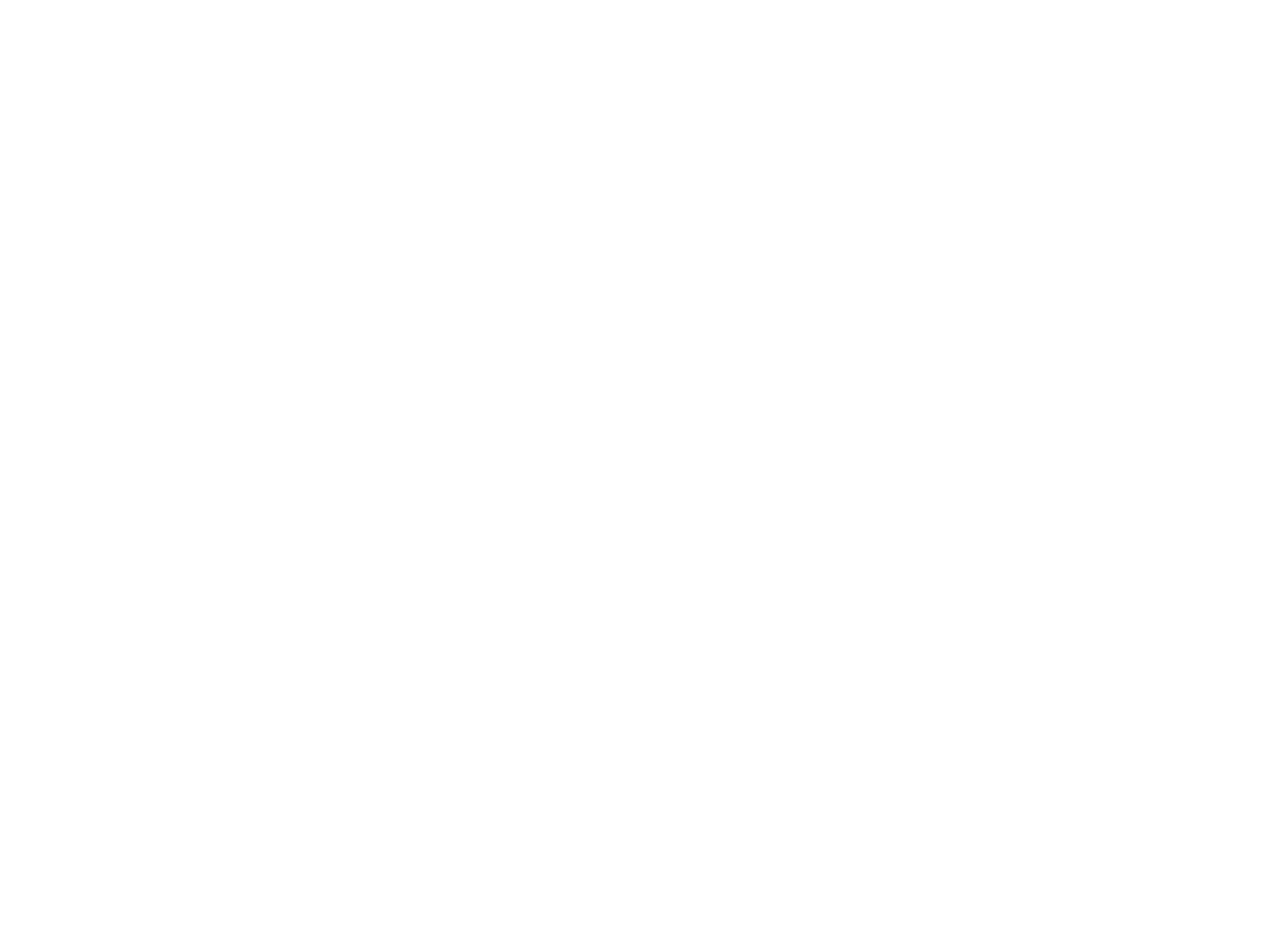# **BENEFITS**

## **Fun**

The «Tear and Share» solution is a perfect new way of offering photo souvenirs paired with something more!

## **Value added**

DNP's unique perforated media, amuse customers and increase your revenue. Durable and eye-catching, stickers can set you apart from others : create the surprise during events with a unique photo paper!

## **Customizable**

The layout and design can be customized to attach "call to action" items such as vouchers, coupons, logos, and other promotional materials.

# **Easy to use**

No special print drivers or firmware necessary. The DNP printers recognize DNP perforated and sticker media as a standard sheet.

# **High quality**

High quality dye-sublimation media produced and manufactured by DNP, the world leader in the comprehensive printing.

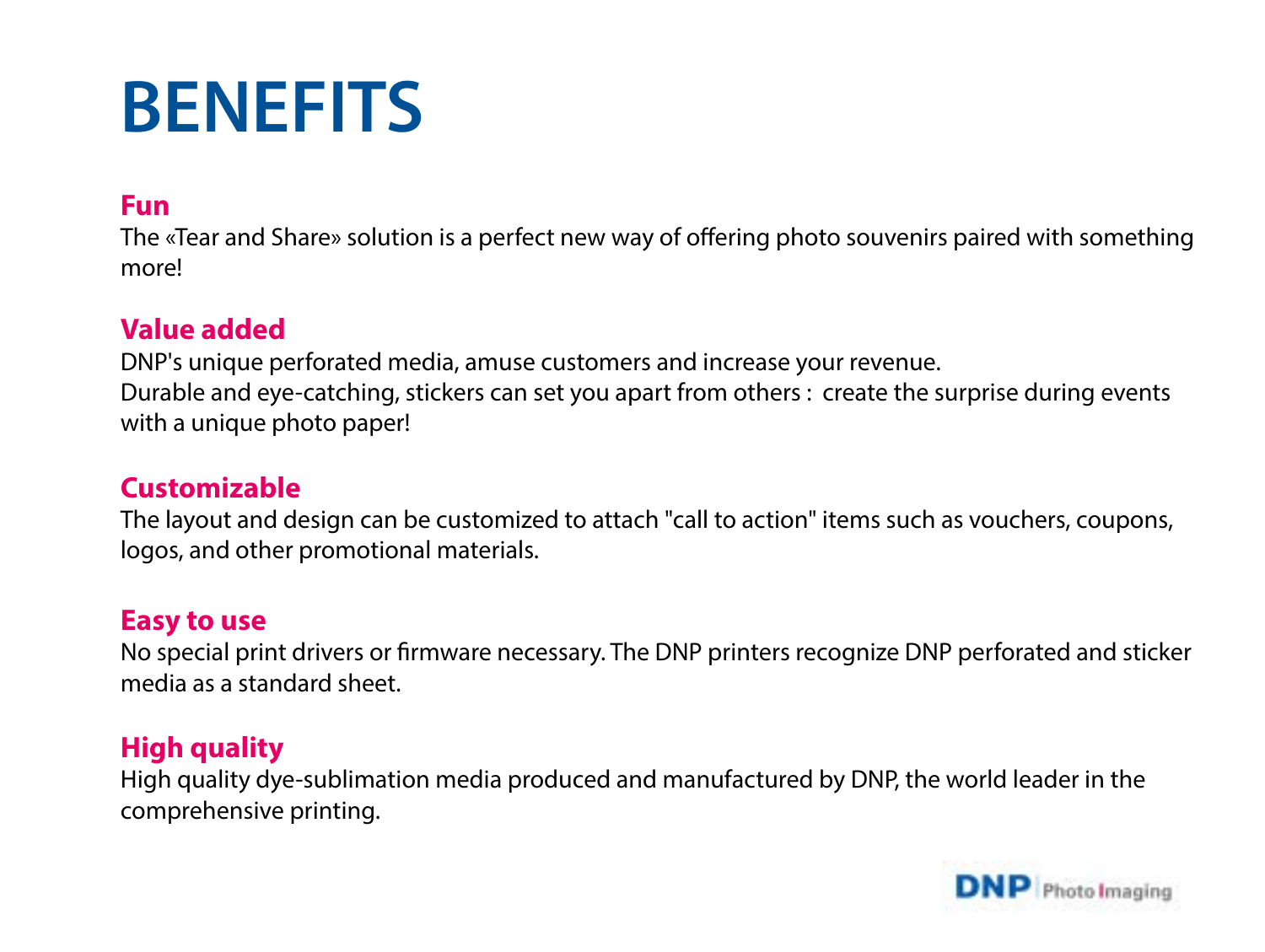# **PERFORATED MEDIA**

DNP perforated media allows for the attachment of vouchers, coupons, and promotional materials to grow your profit.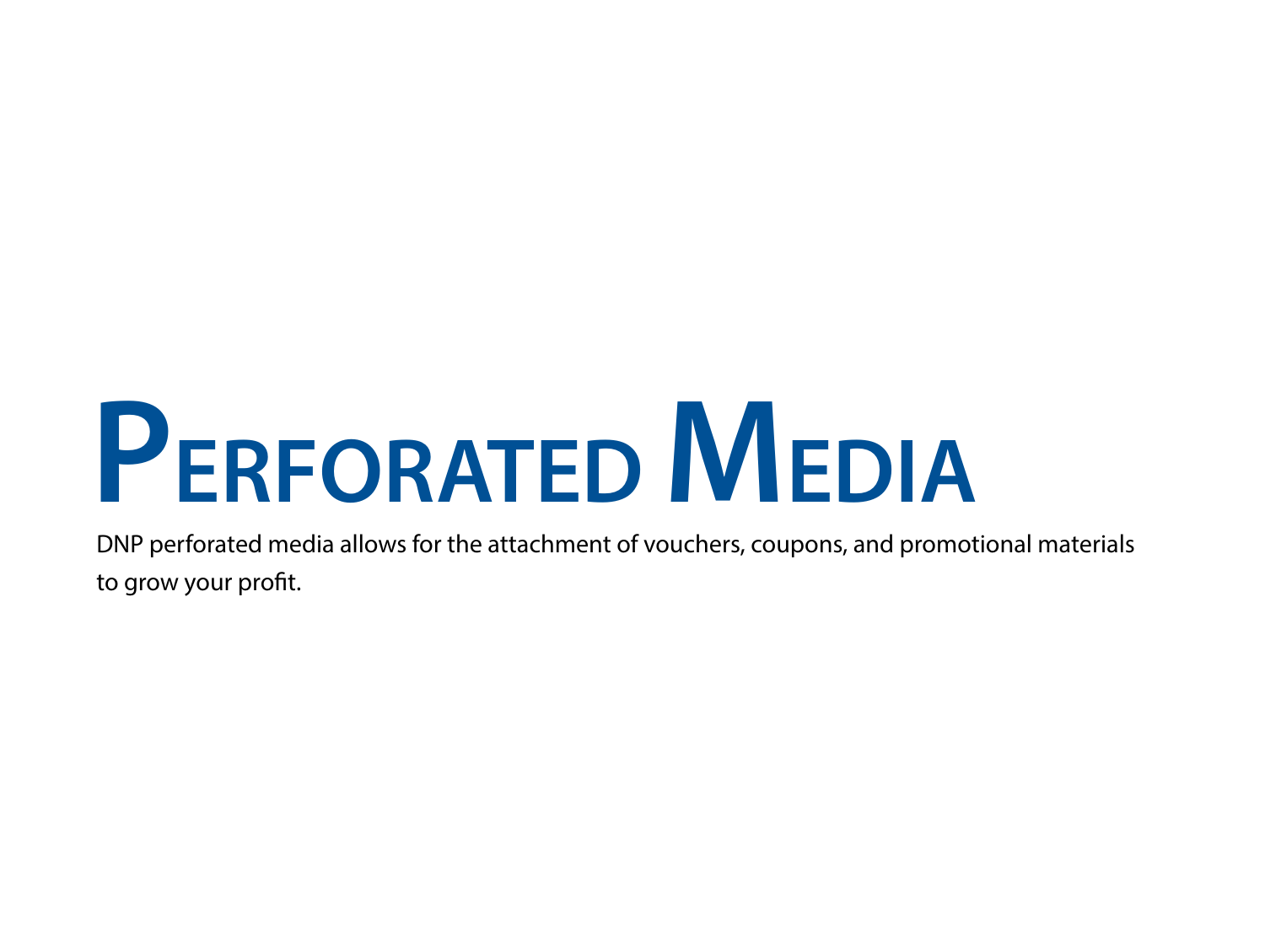# **DNP PERFORATED MEDIA**

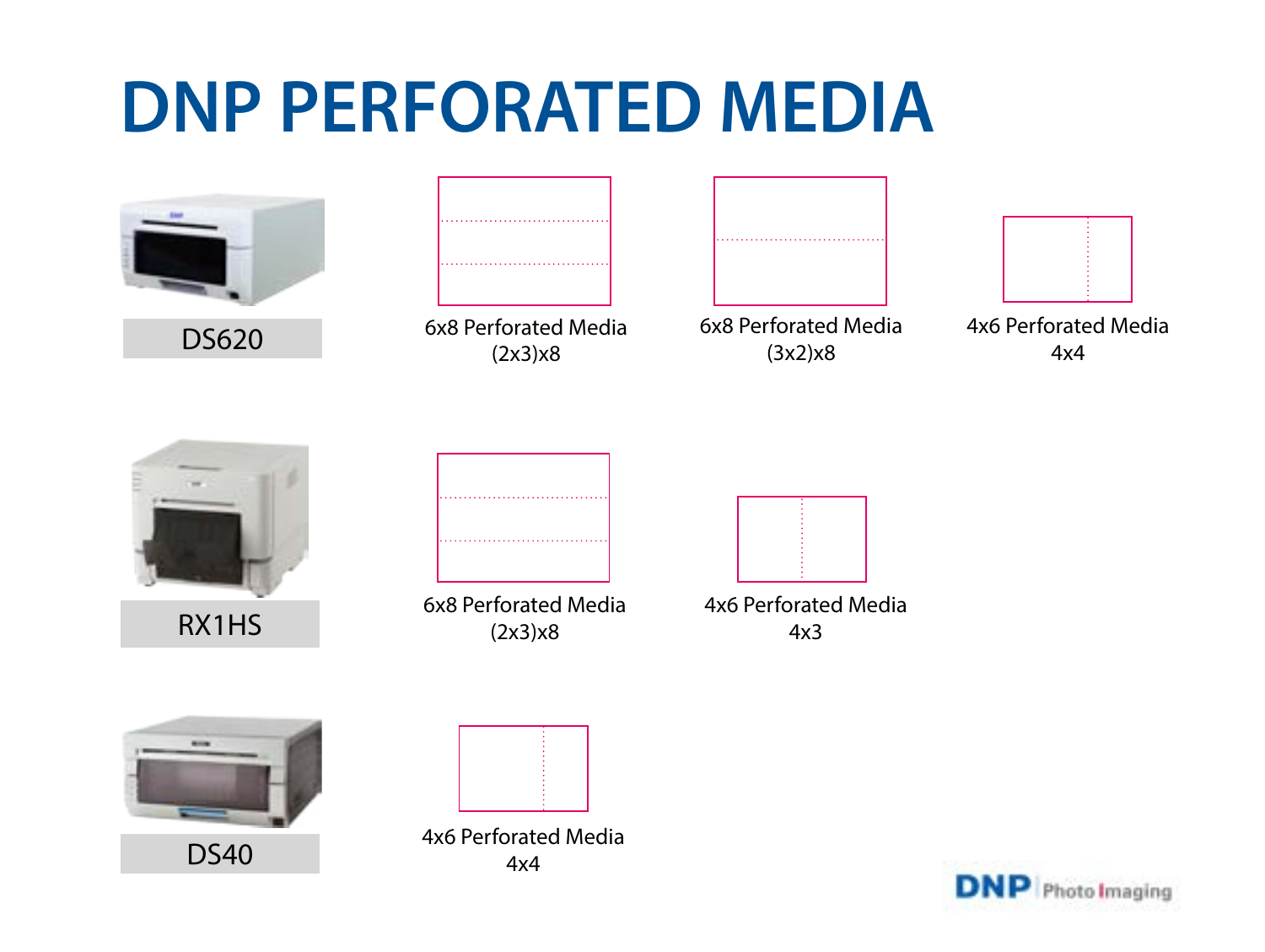# **POSSIBLE USAGE**



#### **• Personal event**

The "Tear and Share" solution is a great way to keep a copy of the same image.

*Tips: Excellent solution for a wedding: the newlyweds can keep a copy of each photo of this special day for their memory book!*



## **• Contest**

The perforated media is a perfect aid when having a contest: the coupon can be used as a participation bulletin.

*Ex: «Get a chance to win you dream trip»*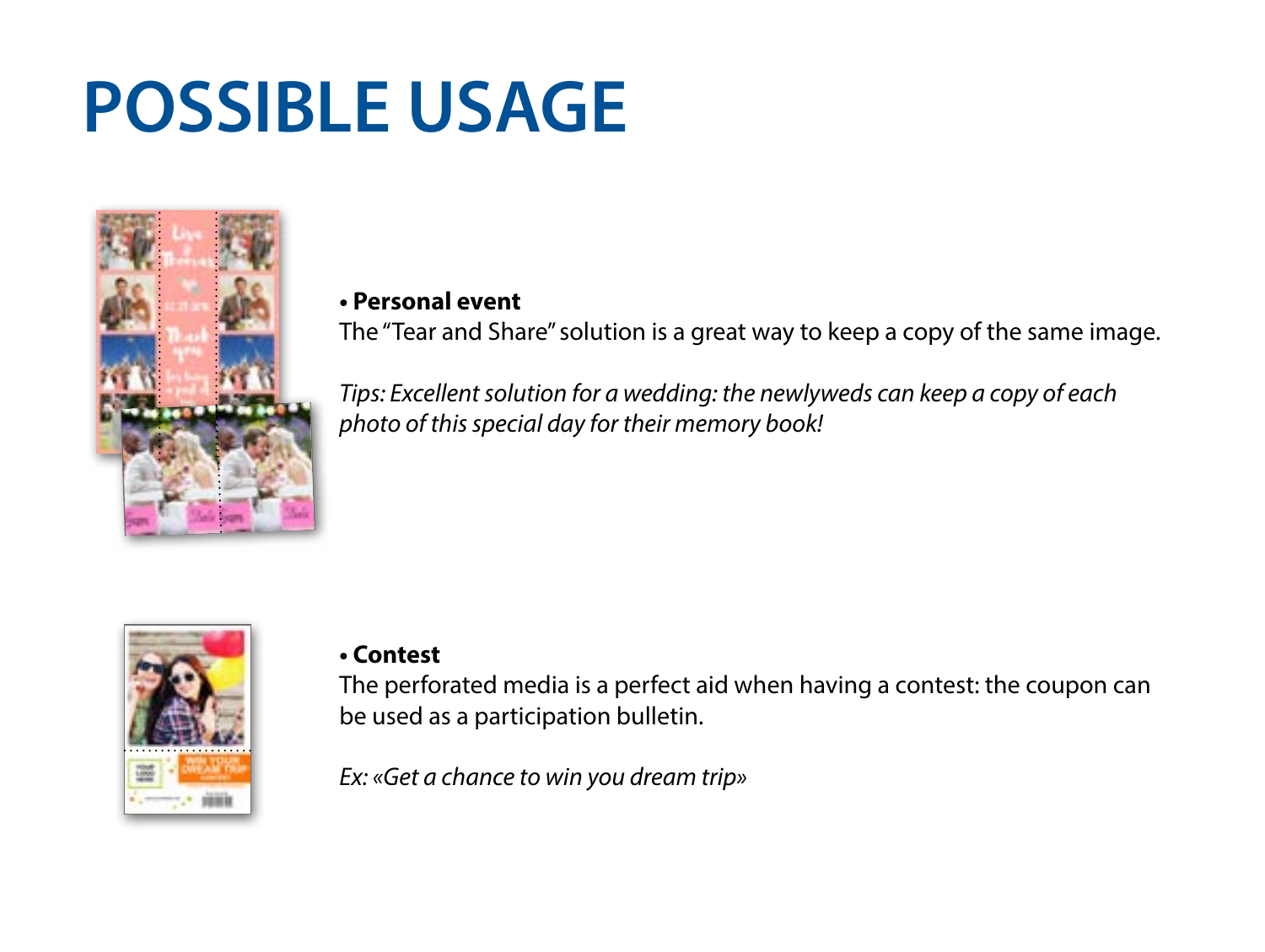

# **• Party**

To give full visibility and reach to an event, the coupon is a good way to communicate on the social sharing of the event.

*Ex: Hashtag of the party, name of the Facebook page, access to the platform to get the digital photo via a QRcode…*



## **• Retail activation**

Ideal tool to promote products or special discounts, the perforated media can be used as support for rebates.

*Ex: «Get 10% off by scanning the barcode» or «by presenting this coupon»* 



## **• Ticketing**

Used as a ticket, the coupon is perfect for promoting a special event and attracting more people.

*Ex: «Get a free entry using this ticket!»*

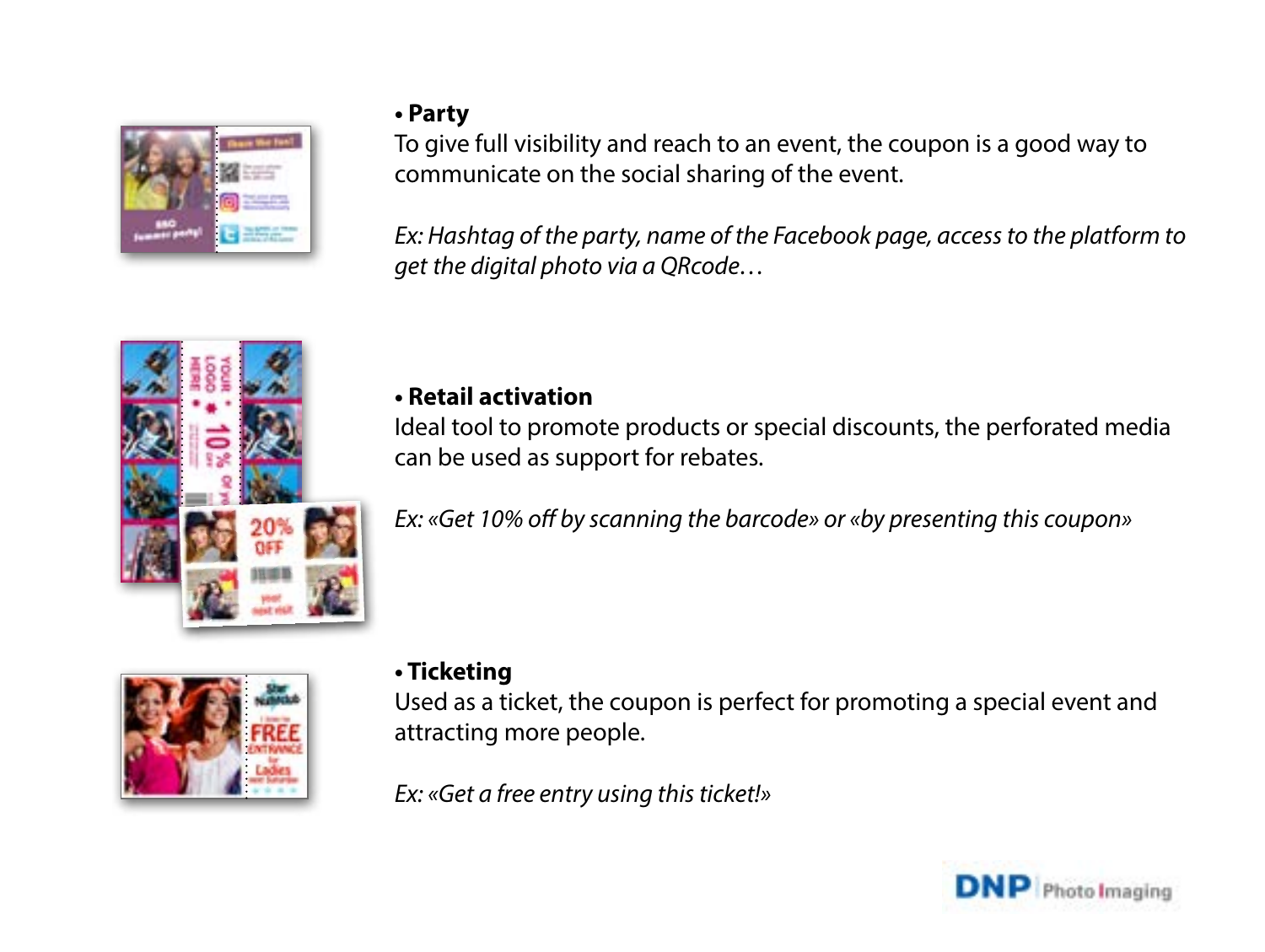# **PRINTING INSTRUCTIONS**

# **DNP Perforated Instant Printer Media Printing Instructions**

 To fully optimize this exciting paper-type, it is necessary to use third-party software to create templates and messaging and then utilize either DNP's Hot Folder Print Software (available for free download for PC at www.dnpphoto.eu/support/downloads) or other popular event photo software programs for print output.

#### **Software**

Any image editing program that supports layers like Photoshop Elements, Photo Shop CS, Corel Paintshop Pro, etc., can be used to create print samples.

## **Print Area definition**

The printable area of the perforated media is the same as the traditional DNP photo paper but special attention should be noted to maximize the perforation that appears on the paper. Ideally a 3mm (1/8" ) gutter should be created to allow flexibility with design layouts. Please, also note a 3mm margin, as this section may be clipped, it should not contain text or important graphics.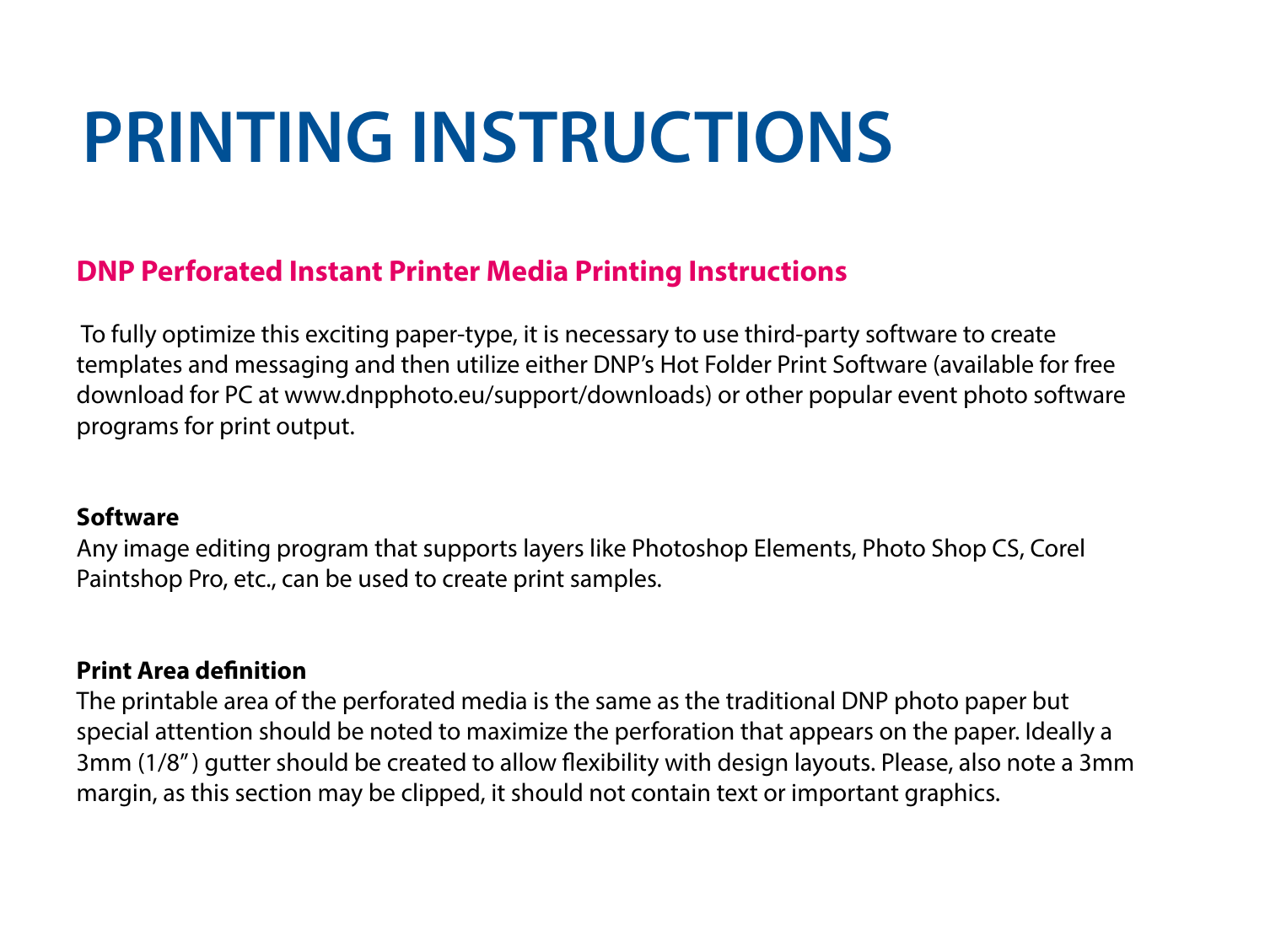#### **Print Area definition**





margin





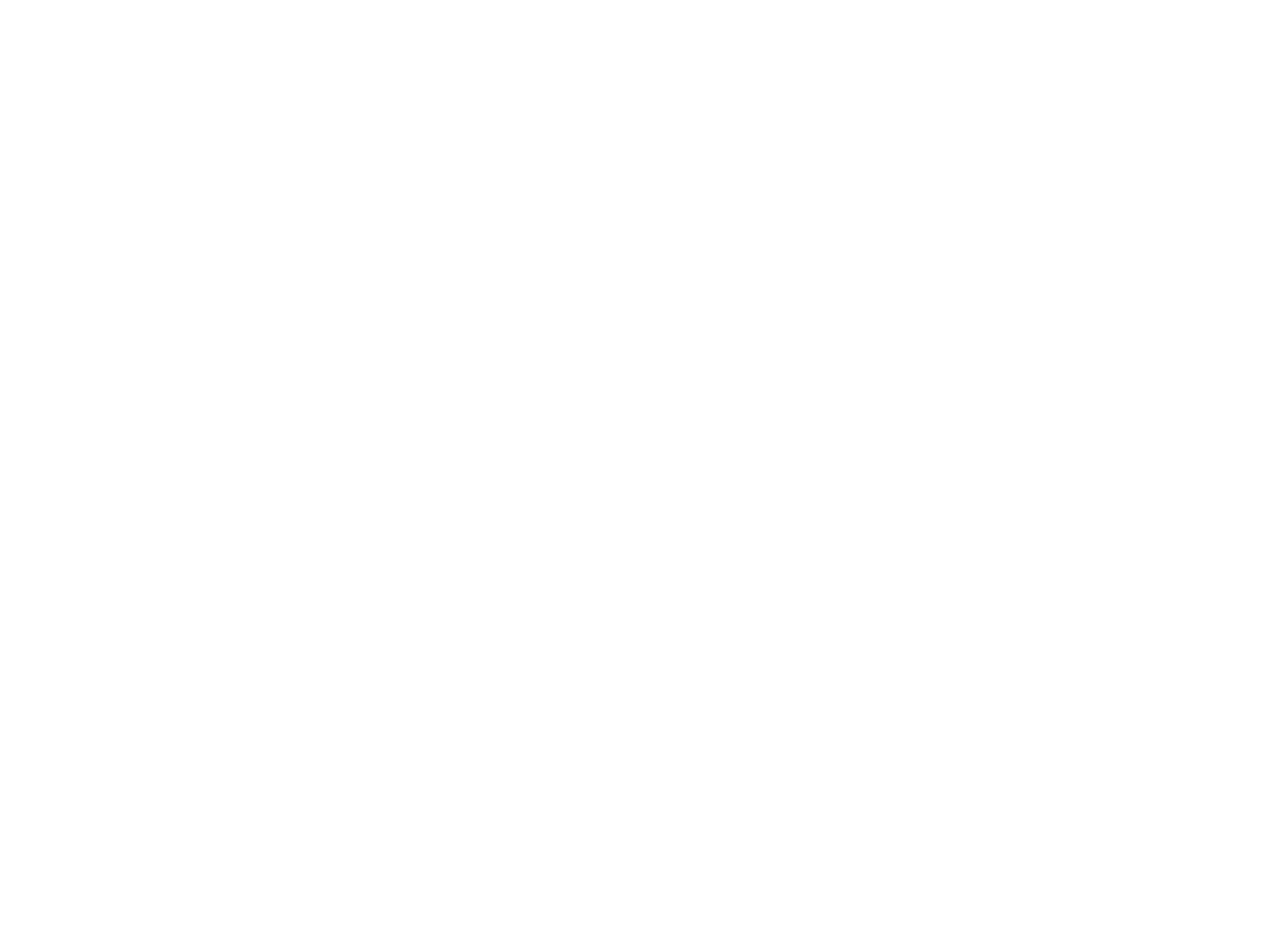# *Printers* **DS40** *and* **DS620** *Media* **4x6 Perforated Media 4x4**



. . . . . . . . . . . . . . . .

. . . . . . . . . . . . . . .

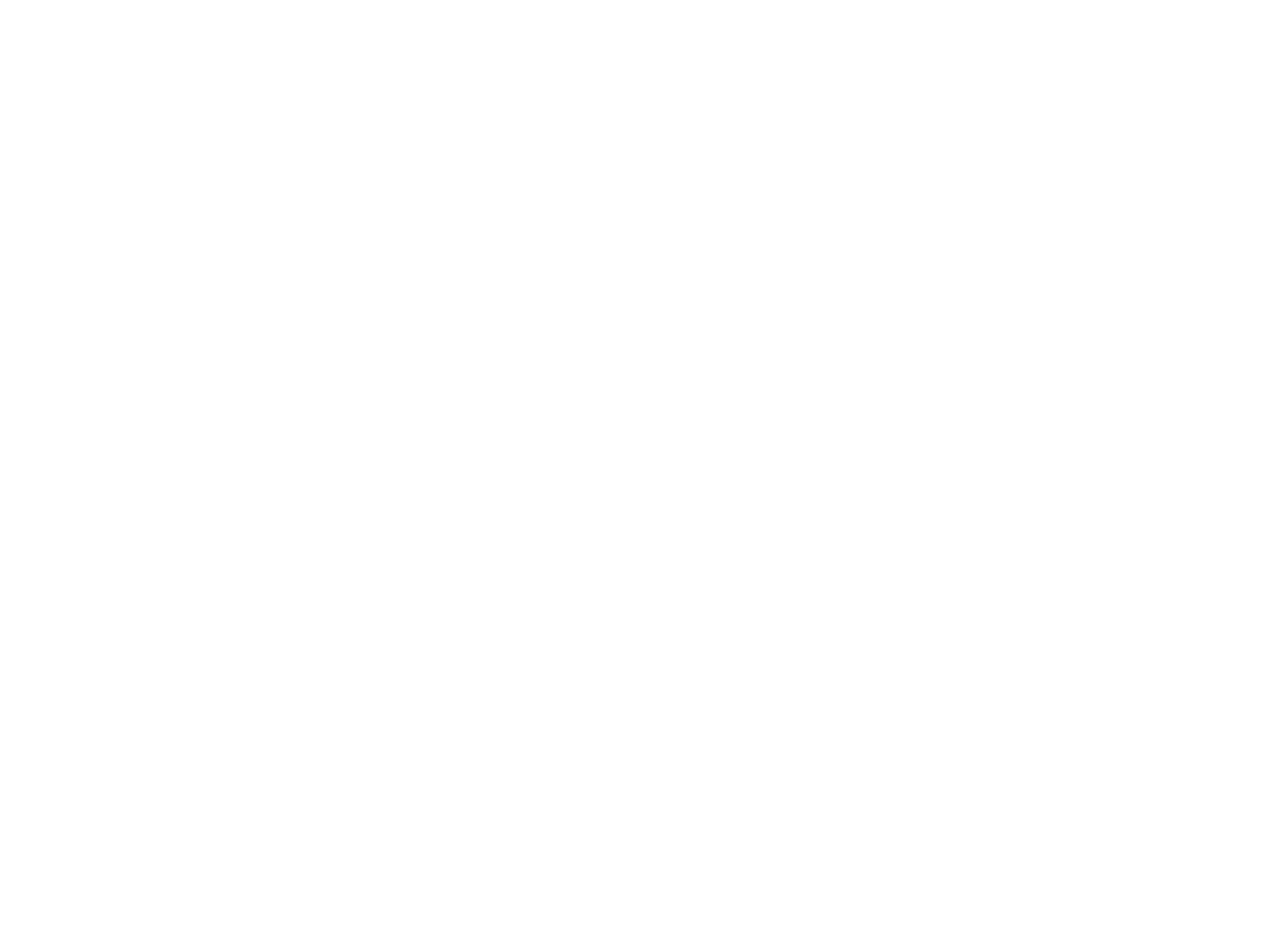# *Printer* **RX1HS** *Media* **4x6 Perforated Media 4x3**



. . . . . . . . . . . . . . . .



. . . . . . . . . . . . . . .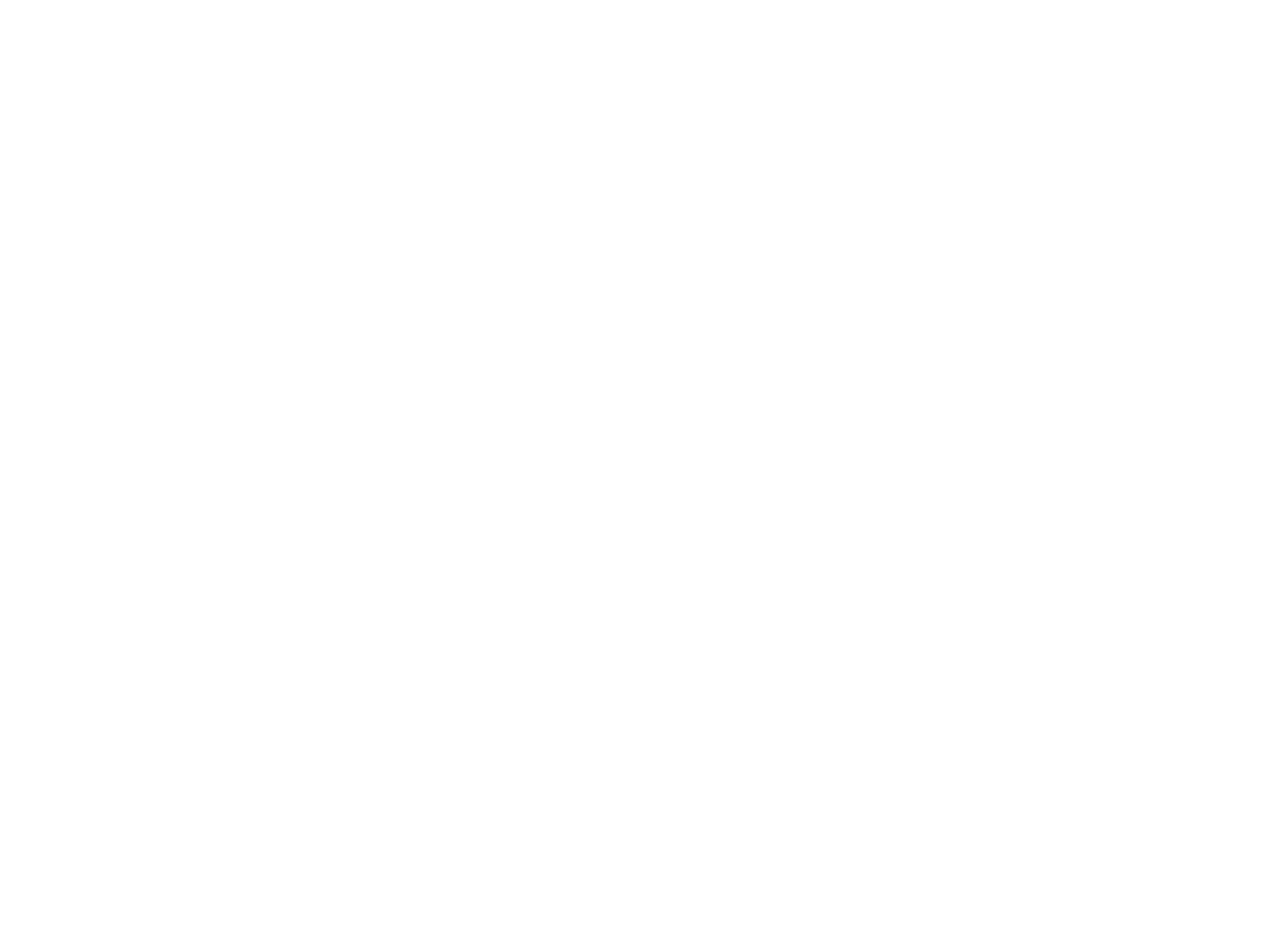# *Printers* **RX1HS** *and* **DS620** *Media* **6x8 Perforated Media 2x8x3**

**:..........** 

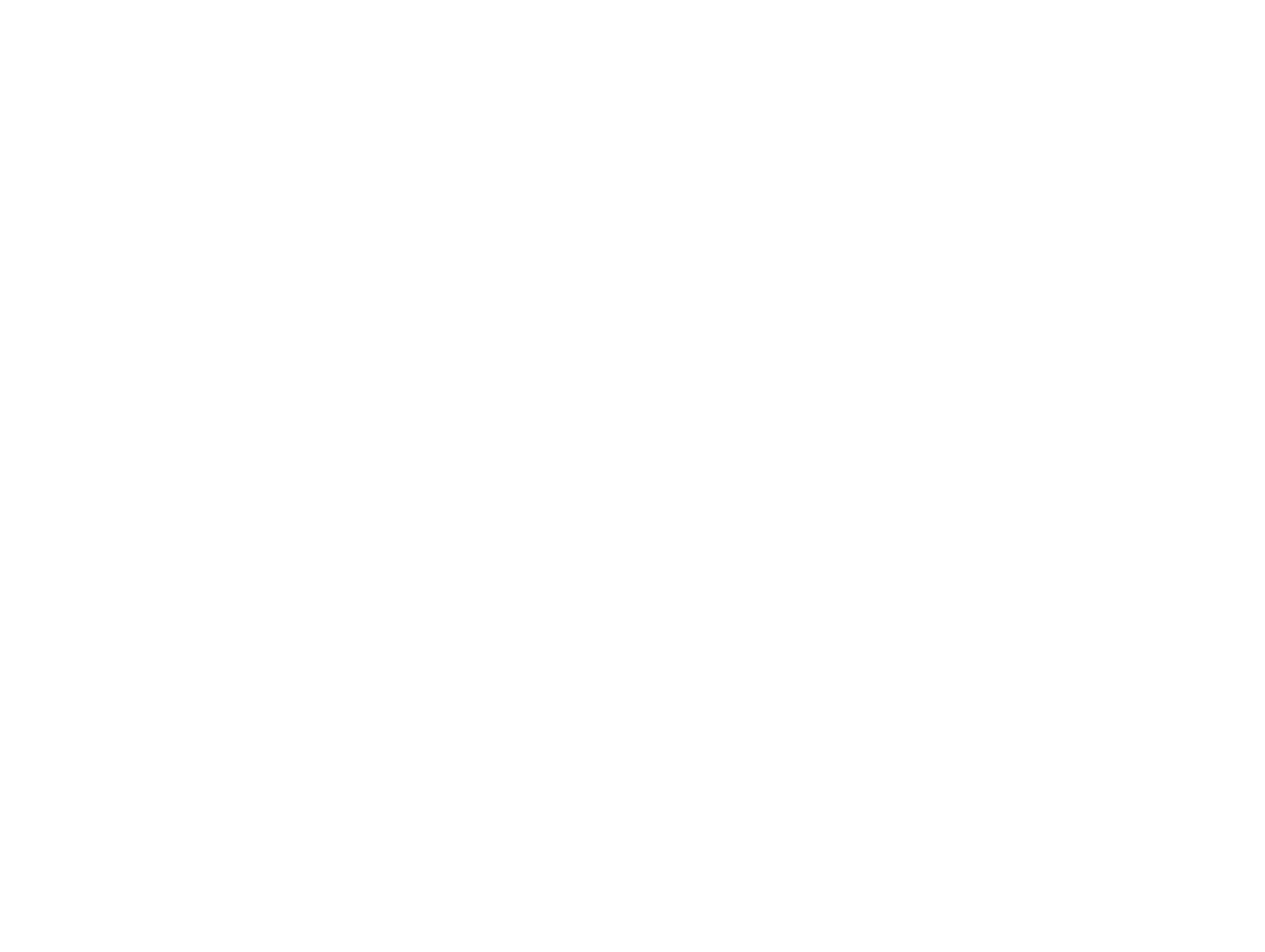# *Printers* **RX1HS** *and* **DS620** *Media* **6x8 Perforated Media 3x8x2**

**:..........** 

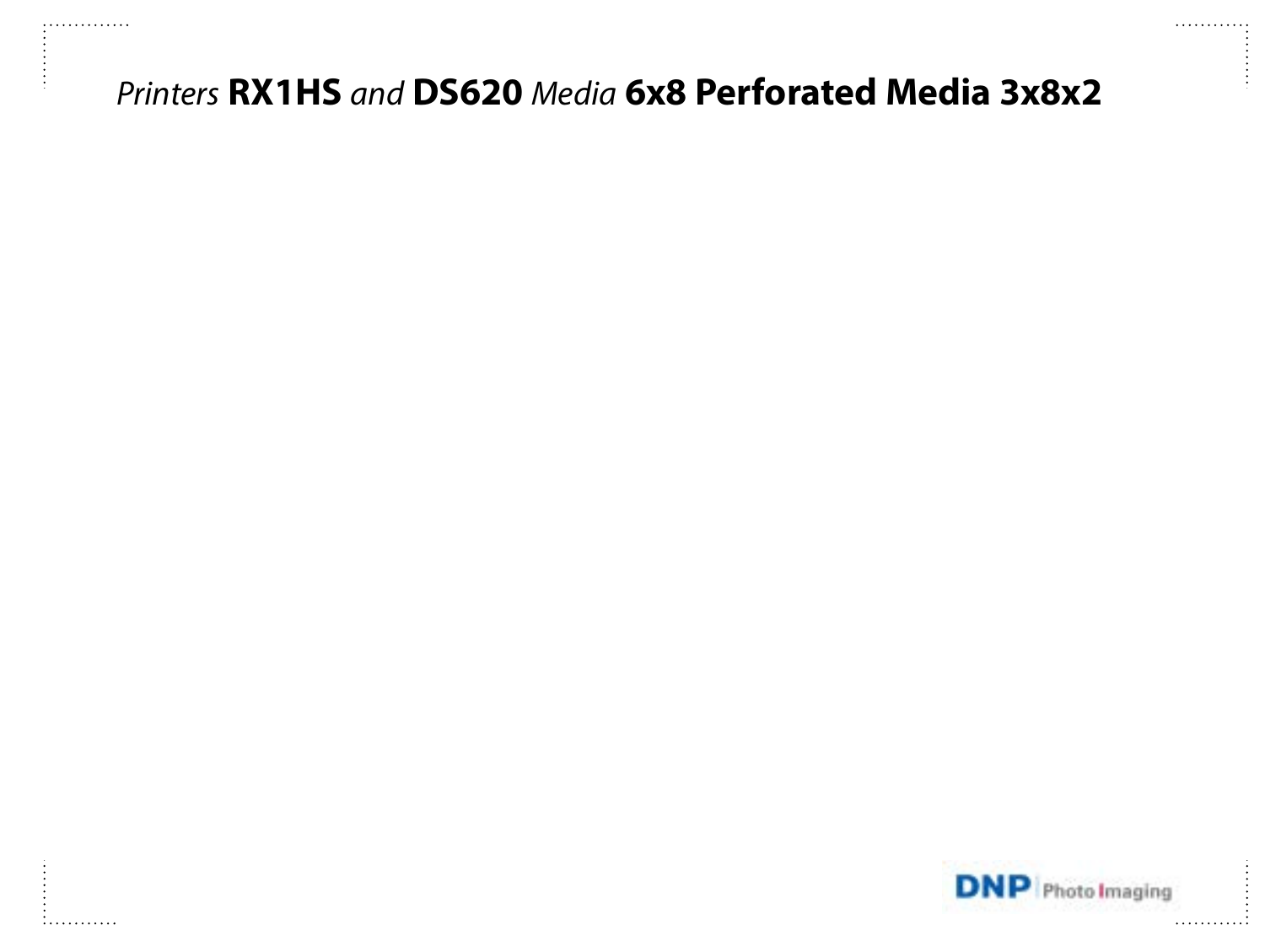# **STICKER MEDIA**

No longer a lab-only product, you can now offer people and professional stickers on the spot in a fast and easy way!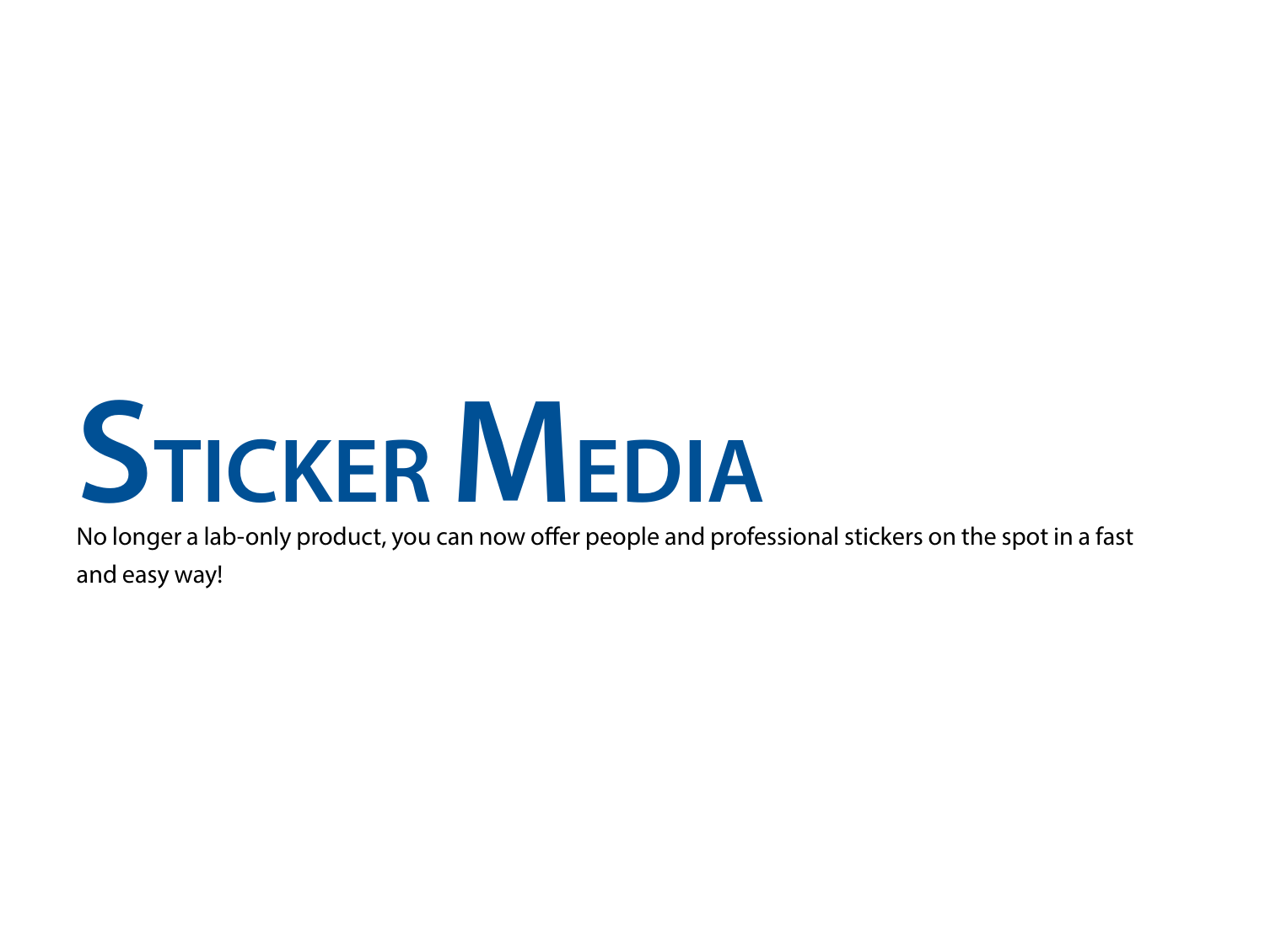# **DNP STICKER MEDIA**



4x6 Sticker Media 6x8 Sticker Media





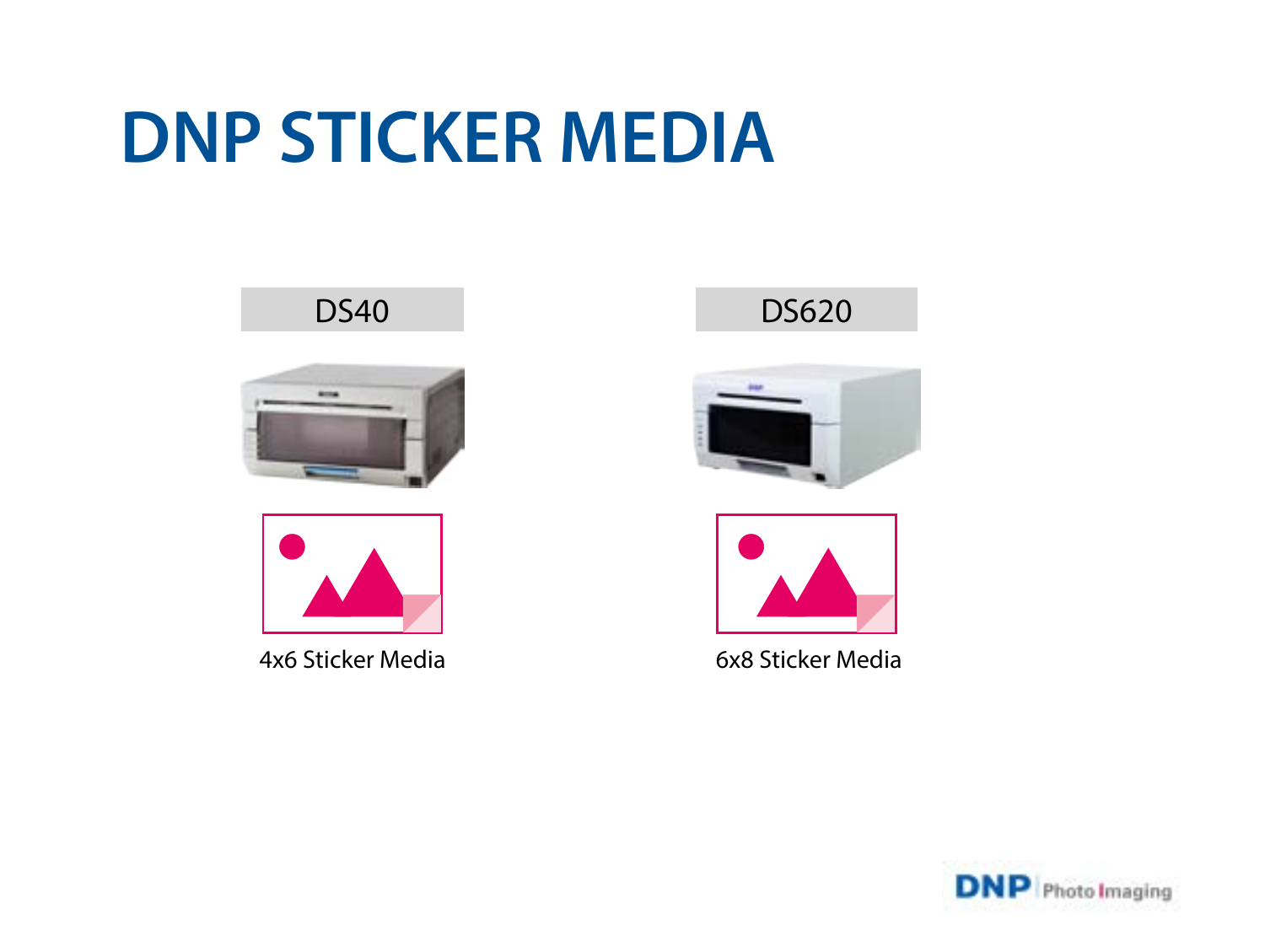# **POSSIBLE USAGE**



#### **Professional events**

Mix photos, marketing messages and branding with stickers for special events, whether through a photobooth or a stand-alone printer.

*Tips: For sports events, create stickers on site to customize any kind of supports: ski helmets, skate boards, racing bibs...*



**Promotional tool** Use stickers as business labels: a photo, a name and some useful information.

*Tips: Promote a company logo, slogan and seasonal events with stickers!*



#### **Business cards**

Stickers can make creative and unique business cards.

*Tips: During trade shows, companies can stick a business card on all their samples, to ensure no prospect or customer lose their contact detail!*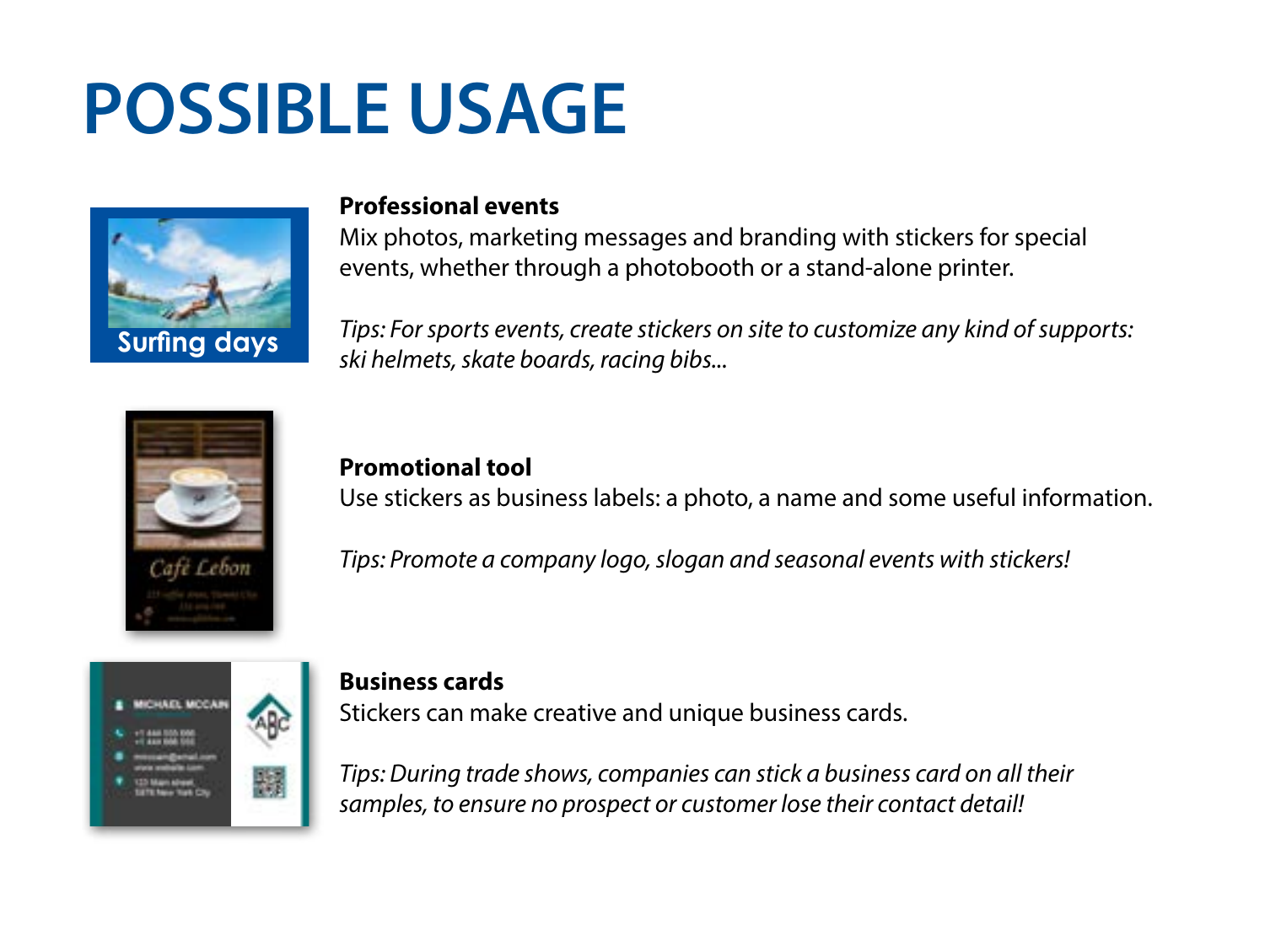

# **Value added products**

Stickers can be used to create new value added products easily.

*Tips: Create customized magnets with stickers on a magnet sheet.*



## **Customization**

Stickers can be used on any surface: they allow customization of any product.



# **Photo album**

Solve the issue of how to glue the photos to the albums or memory books, just stick them in!

*Ex: At a wedding, 2×6 photo booth strips stickers allow the bride and groom to keep one strip to stick on their photo album.*

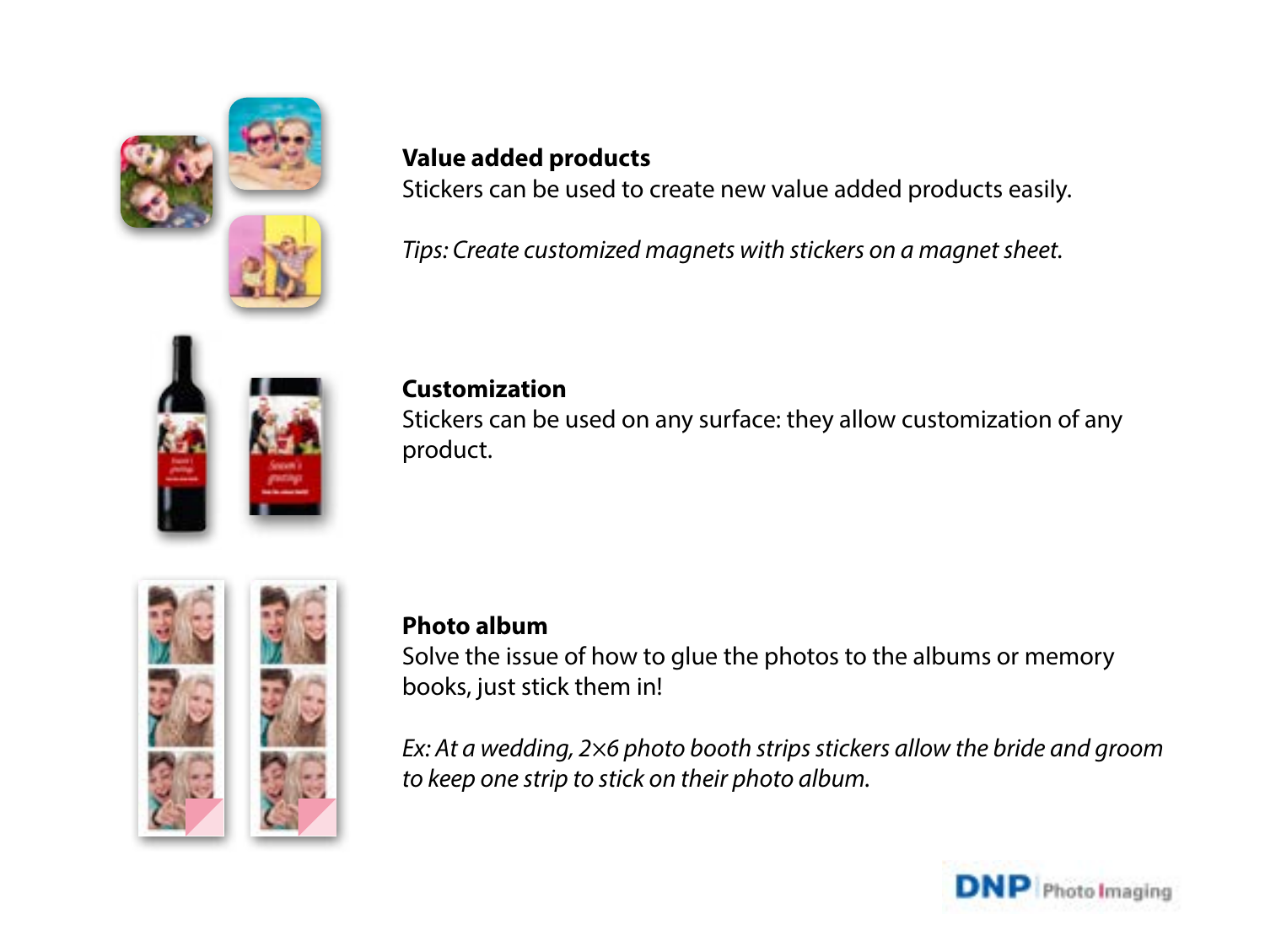# **PRINTING INSTRUCTIONS**

# **DNP Instant Printer Sticker Media Printing Instructions**

 To fully optimize this exciting paper-type, it is necessary to use third-party software to create templates and messaging and then utilize either DNP's Hot Folder Software (available for free download for PC at www.dnpphoto.eu/support/downloads) or other popular event photo software programs for print output.

## **Software**

Any image editing program that supports layers like Photoshop Elements, Photo Shop CS, Corel Paintshop Pro, etc., can be used to create print samples.

## **Print Area definition**

The printable area of the sticker media is the same as the traditional DNP photo paper. You only need to take into account the possibility that edges can be cut by the printer, please avoid any important information in this area.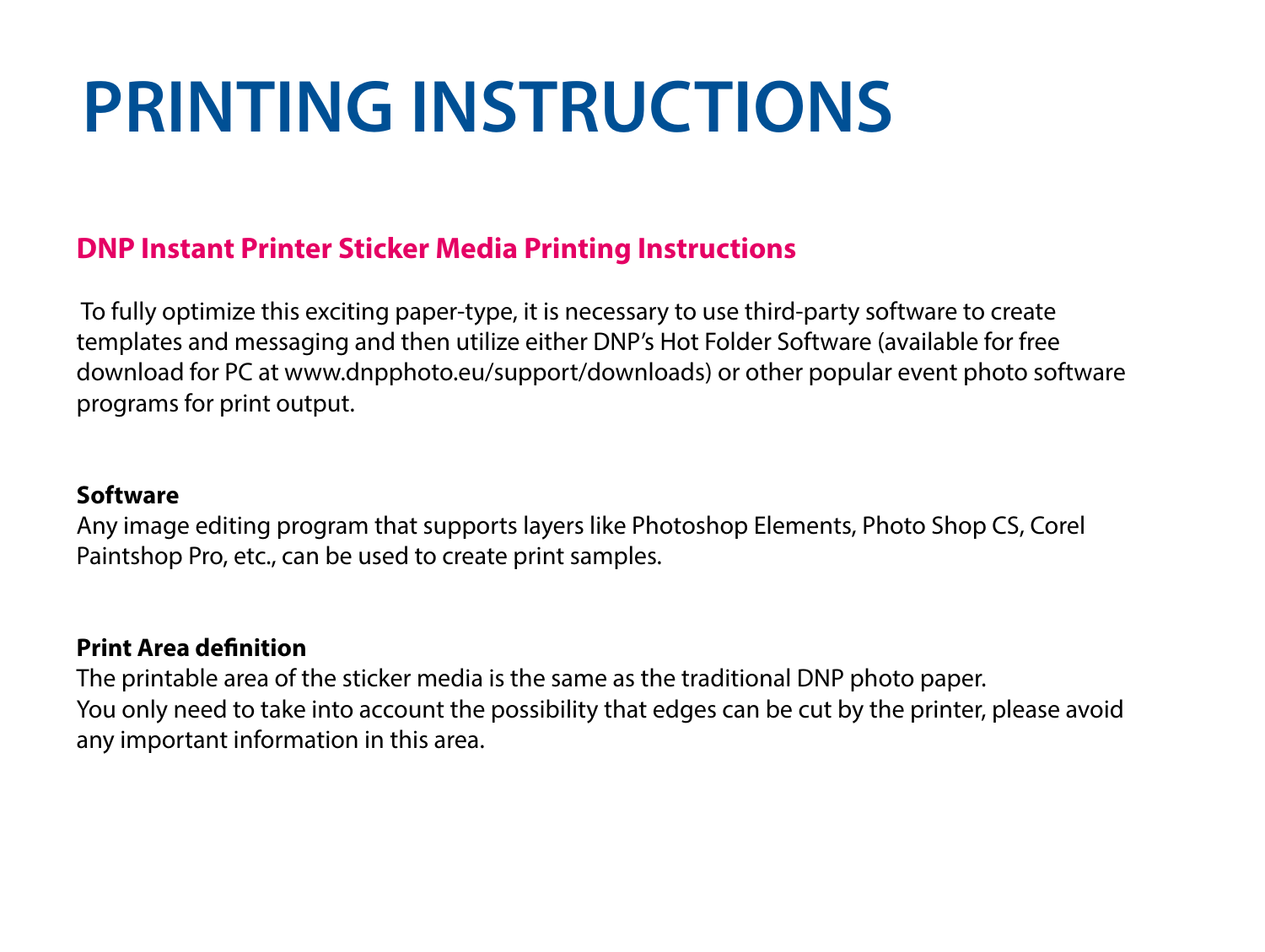## **Print Area definition**



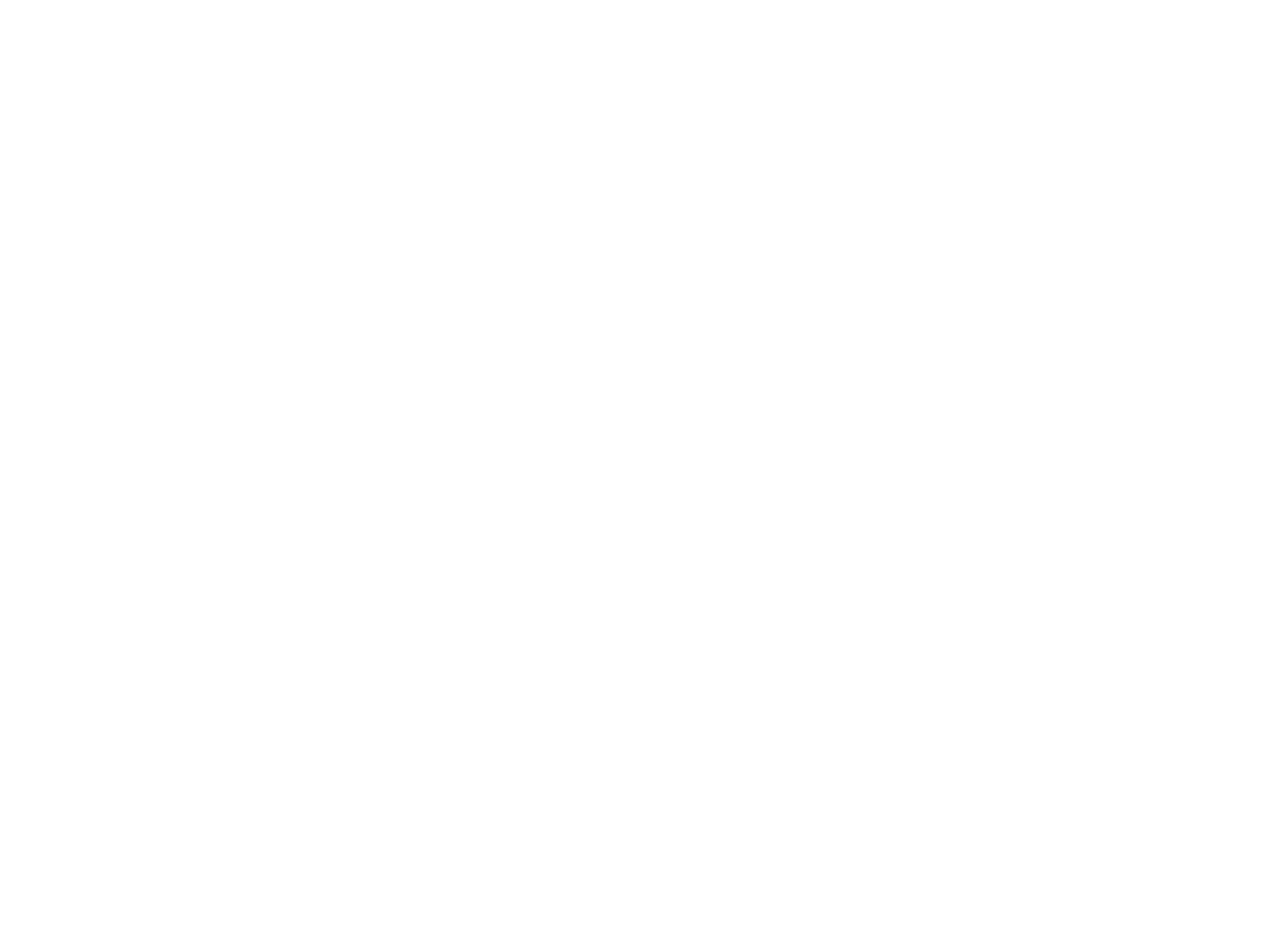# Printers DS40 and DS620 Media 4x6 Sticker Media



. 1. . . . . . . . . . . . . . . . . . . . . . . . . . . .

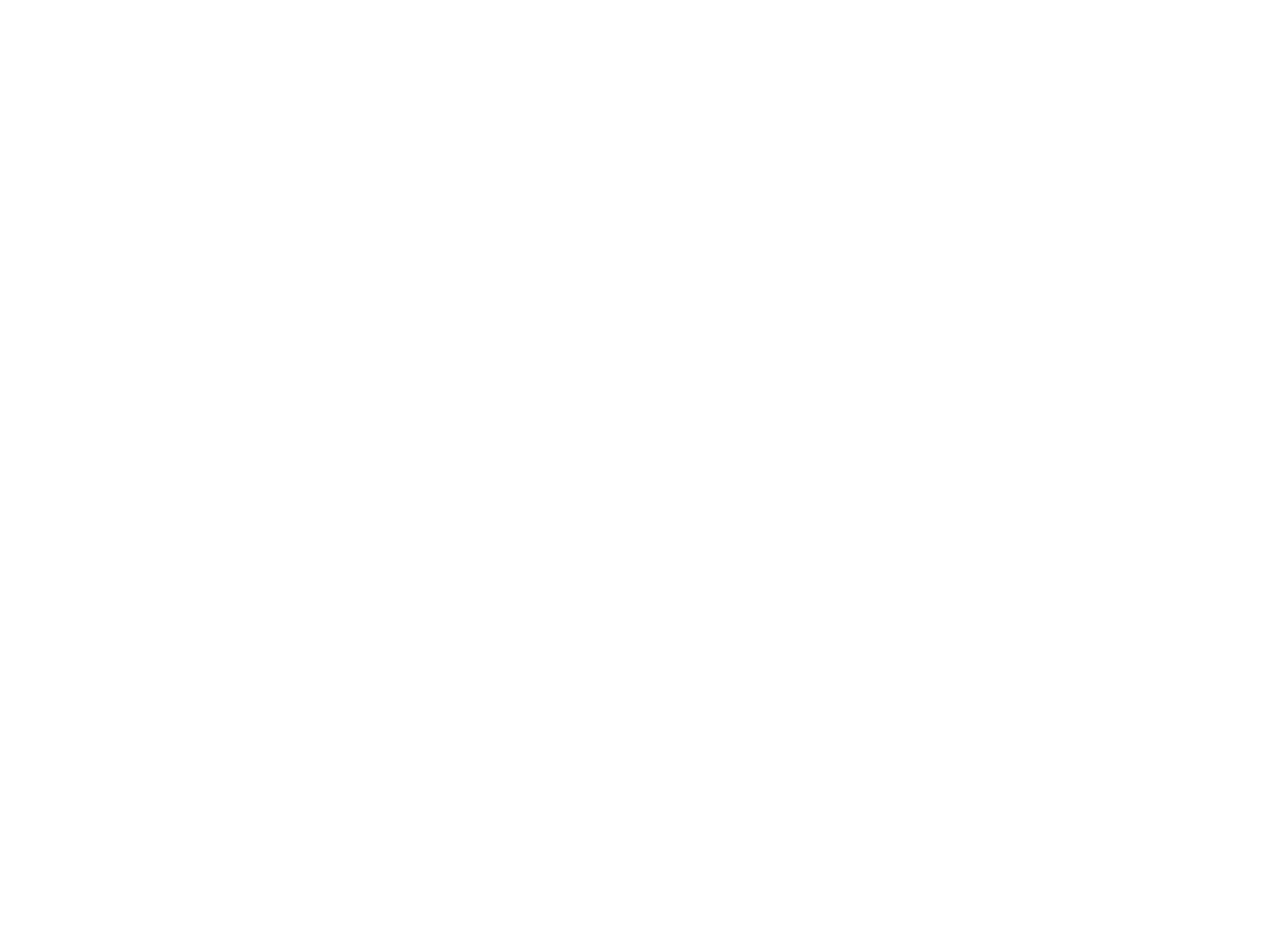# Find more information **www.dnpphoto.eu**